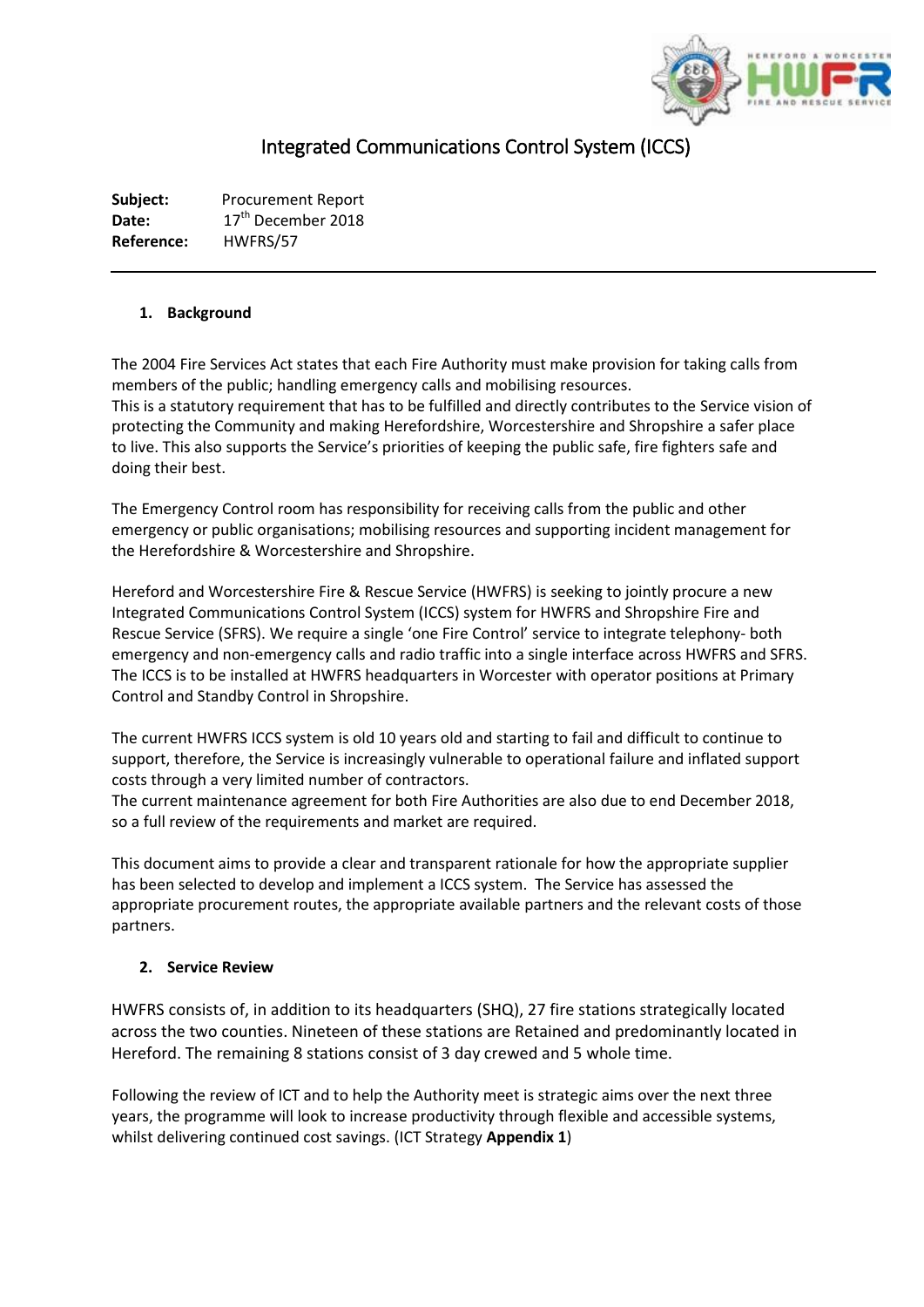It is intended that a new ICCS is procured to provide resilient and future proof functionality that meets the needs of the Emergency Control room environment.

Based on the deliverable the lead for Fire Control C&C and ESMCP Project Lead, Fire Control Project Officer and Shropshire's IRMP Support Officer reviewed and agreed based on the Authorities operational requirements a user specification inline with current legislation.

As part HWFRS review and finalising the process the following documents were agreed.

## Finalising of Tender Documents

1. Instructions To Tender **Appendix 2**

The specification structure was agreed and the following criteria would be used to assess the overall economic advantages of the tender proposals:-

- **Compliance with the Specification – Pass/Fail**
- **Delivery and Implementation- Pass/Fail;**
- **Price (30%)**
- **Availability, Training, Performance and Support (60%)**
- **Demonstration Session (10%)**

## **3. Procurement**

The Tender for the new ICCS was advertised on  $28<sup>th</sup>$  August 2018, with a closing date for applications on 28<sup>th</sup> September 2018.

This was undertaken as an OJEU open tender under EU threshold, via the Bluelight EU Supply e-Tendering Portal[. https://ted.europa.eu/TED/notice/udl?uri=TED:NOTICE:348984-](https://ted.europa.eu/TED/notice/udl?uri=TED:NOTICE:348984-2018:TEXT:EN:HTML) [2018:TEXT:EN:HTML](https://ted.europa.eu/TED/notice/udl?uri=TED:NOTICE:348984-2018:TEXT:EN:HTML)

#### **4. Evaluation Stage**

#### Evaluation Stages

- Stage 1- Mandatory Pass/Fail Requirements
- Stage 2- Evaluated Price (30%)
- Stage 3- Availability, Training, Performance and Support (60%)
- Stage 4- Demonstration Session (10%).

Evaluation questions were based on the following overarching criteria and weighted scores:

| <b>Award Criteria</b>                                  |     | <b>Weightings</b> |
|--------------------------------------------------------|-----|-------------------|
| <b>Compliance with the Specification</b>               |     | Pass/Fail         |
| <b>Delivery and Implementation</b>                     |     | Pass/Fail         |
| <b>Price</b>                                           |     | 30%               |
| <b>Availability, Training, Performance and Support</b> |     |                   |
| <b>Specification of Requirements</b>                   | 30% |                   |
| <b>Solution Description</b>                            | 10% |                   |
| Manage and Monitor Performance                         | 10% |                   |
| <b>Training</b>                                        | 15% |                   |
| Support Package                                        | 5%  | 60%               |
| <b>Acceptance Testing</b>                              | 10% |                   |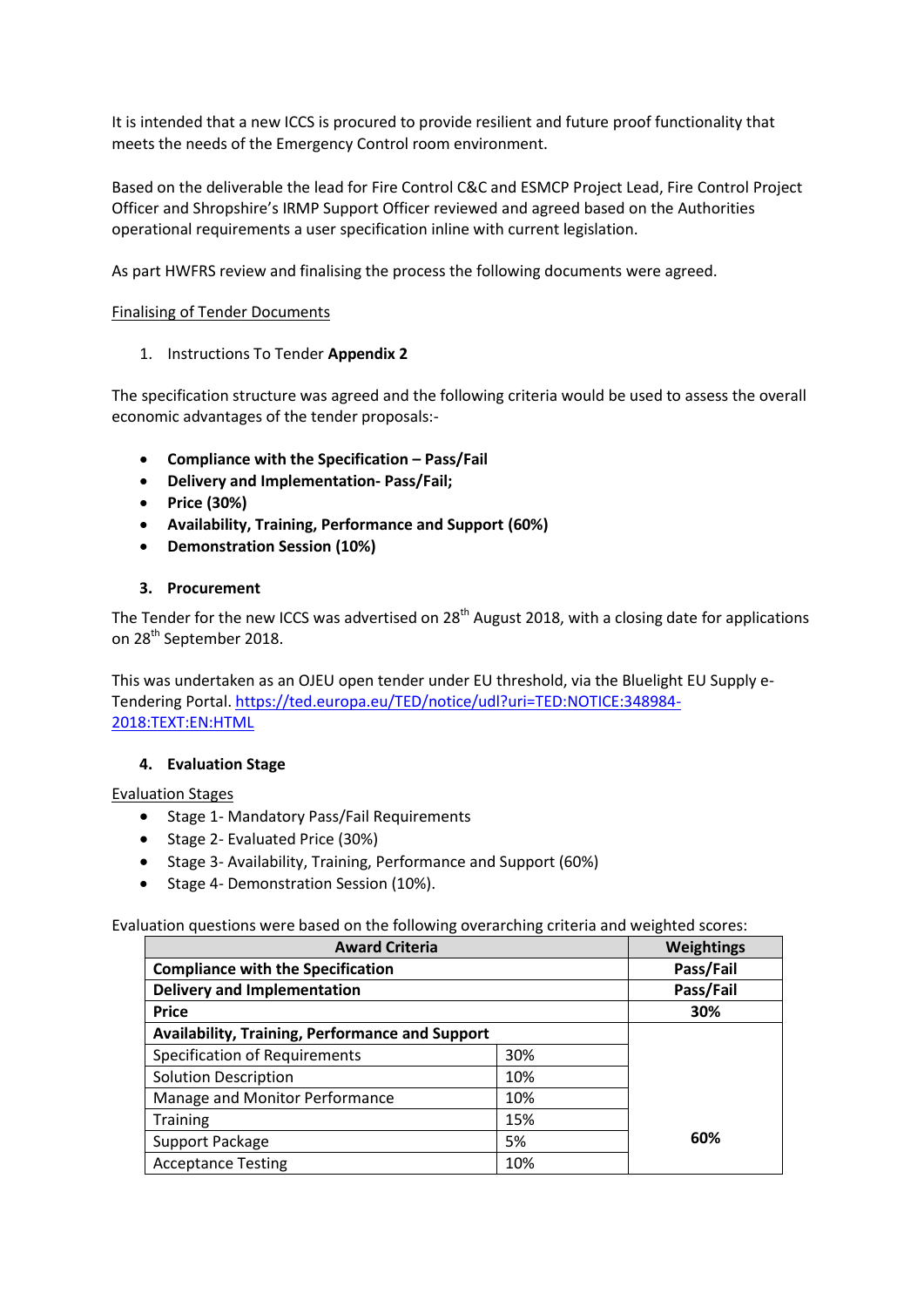| Maintenance and Warranties    | 15%          |      |
|-------------------------------|--------------|------|
| Documentation                 | 5%           |      |
| <b>Demonstration Sessions</b> |              | 20%  |
|                               | <b>TOTAL</b> | 100% |

Two bids were received from the suppliers listed below.

## Suppliers

- 1. Airwave Solutions Ltd
- 2. APD Communications Ltd

# **Stage 1- Mandatory Pass/Fail Requirements. Compliance with the Specification and Delivery and Implementation**

Both suppliers were complaint and passed stage 1 as able to deliver before a live system before the 31st January 2019.

# **Stage 2- Price (30%)**

A full cost evaluation was carried out on all of the suppliers returned pricing schedules based on their purchase price and support.

## **Stage 3- Availability, Training, Performance and Support (60%)**

The suppliers tenders submissions were reviewed against the above criteria and specification (**Appendix 2**) with the evaluation panel consisting of Fire Control C&C and ESMCP Project Lead, Fire Control Project Officer and Shropshire's IRMP Support Officer and key Stakeholders, agreeing, through consensus, an overall score for each question.

#### **Stage 4- Demonstration Sessions (10%)**

Both suppliers were invited to an hour demonstration sessions on the 11<sup>th</sup> October 2018 to demonstrate examples of the user interface proposals and answer questions from the panel. The Panel consisted of Fire Control C&C and ESMCP Project Lead, Fire Control Project Officer and Shropshire's IRMP Support Officer and key Stakeholders

Final scores were then applied to the two bidders.

The below table summaries the weighted scores achieved by both suppliers

| Area                                                        | <b>TOTAL SCORE</b><br><b>AVAILABLE</b> | <b>APD Communications</b><br><b>Ltd</b> | <b>Successful</b><br><b>Supplier</b><br>Airwave<br><b>Solutions Ltd</b> |
|-------------------------------------------------------------|----------------------------------------|-----------------------------------------|-------------------------------------------------------------------------|
| <b>Compliance with the</b><br>Specification                 | Pass/Fails                             | Pass                                    | Pass                                                                    |
| <b>Delivery and Implementation</b>                          | Pass/Fail                              | Pass                                    | Pass                                                                    |
| Availability, Training,<br><b>Performance &amp; Support</b> | 60%                                    | 38.40%                                  | 48%                                                                     |
| 7.1 Specification of Requirements                           | 30%                                    | 24%                                     | 24%                                                                     |
| 7.2 Solutions Description                                   | 10%                                    | 0%                                      | 8%                                                                      |